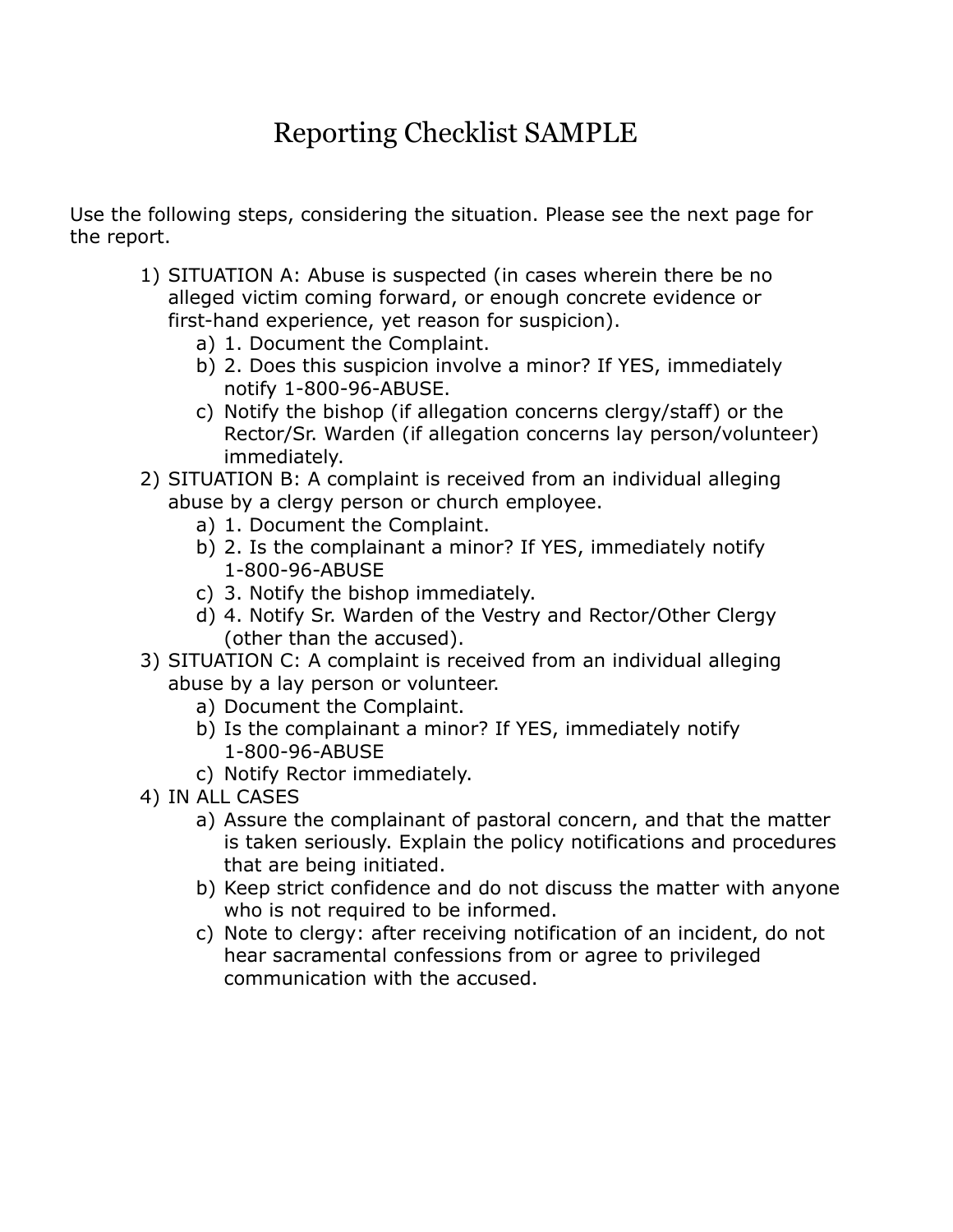## Form for Tracking Reports

## *Confidential: Keep completed form in locked file. [Provide direction here as to where these forms will be stored.]*

| <b>Your Information</b>                             | Name:                                                                  |  |
|-----------------------------------------------------|------------------------------------------------------------------------|--|
|                                                     | Date of initial report:                                                |  |
|                                                     | Title/Position:                                                        |  |
|                                                     | Supervisor:                                                            |  |
|                                                     | Address:                                                               |  |
|                                                     | Phone:                                                                 |  |
|                                                     | Email:                                                                 |  |
| Information<br>Regarding<br>Suspected<br>Victim(s): | Name:                                                                  |  |
|                                                     | Age:                                                                   |  |
|                                                     | Biological sex:                                                        |  |
|                                                     | Address:                                                               |  |
|                                                     | Telephone:                                                             |  |
|                                                     | Relationship to the<br>church:                                         |  |
|                                                     | Name of any other<br>suspected victim<br>(attach additional<br>forms): |  |
|                                                     | How did you become<br>suspicious of possible<br>abuse?                 |  |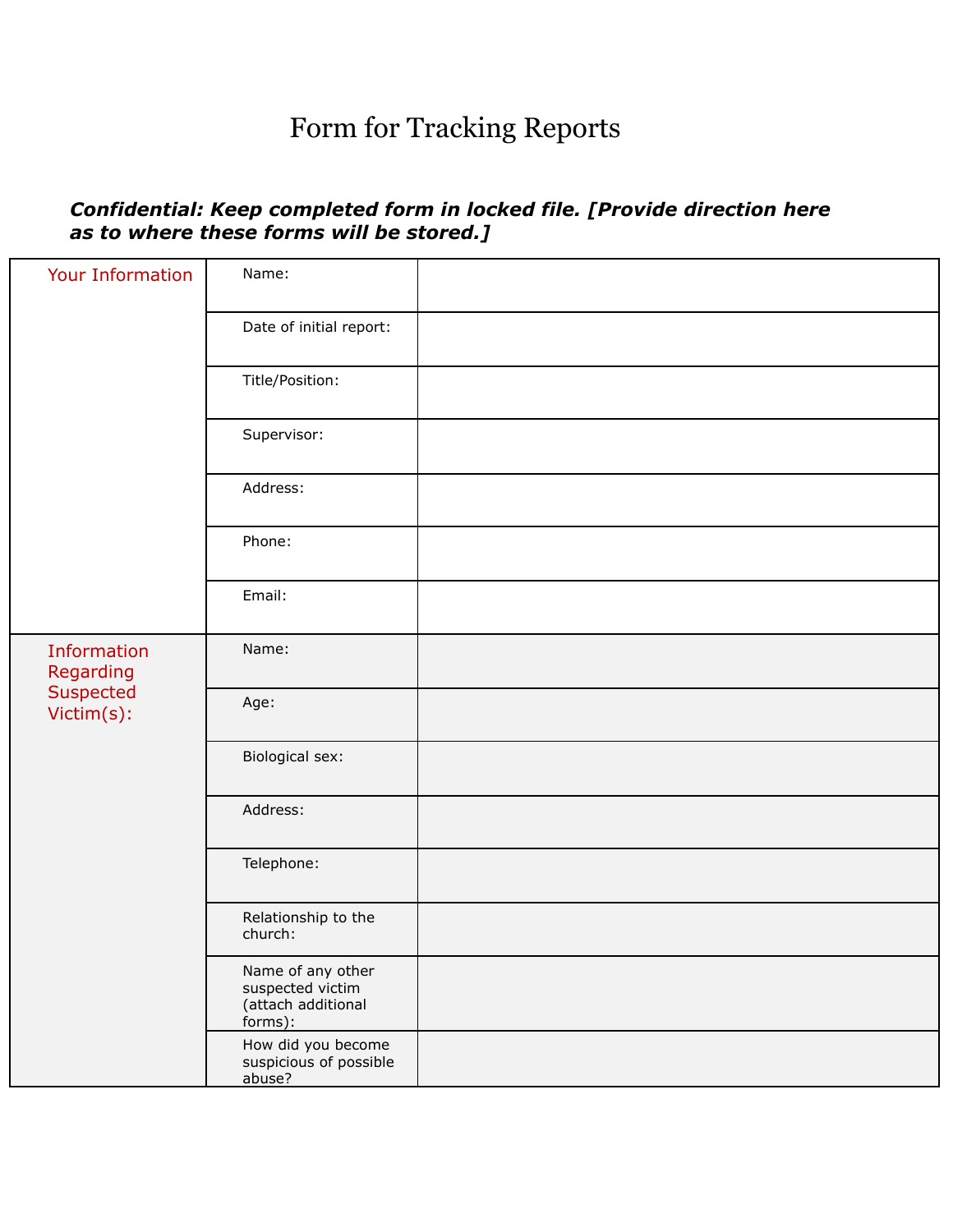| <b>Information</b><br>about the Person<br>Suspected of<br><b>Child Abuse:</b> | Name:                                                                                                      |  |
|-------------------------------------------------------------------------------|------------------------------------------------------------------------------------------------------------|--|
|                                                                               | Address:                                                                                                   |  |
|                                                                               | Telephone:                                                                                                 |  |
|                                                                               | Relationship to the<br>church, if any:                                                                     |  |
| Confidential<br>Details (Keep<br>locked up)                                   | Describe any physical<br>evidence of suspected<br>abuse:                                                   |  |
|                                                                               | Describe incidence<br>details such as type,<br>date(s), time(s), and<br>location(s) of suspected<br>abuse: |  |
| Witnesses (if<br>any)                                                         | 1. Name/phone/age:                                                                                         |  |
|                                                                               | 1. Relationship to<br>church, if any:                                                                      |  |
|                                                                               | 2. Name/phone/age:                                                                                         |  |
|                                                                               | 2. Relationship to<br>church, if any:                                                                      |  |
| <b>Reporting Details</b>                                                      | To whom was the initial<br>report made<br>(name/title/phone):                                              |  |
|                                                                               | What is their relationship<br>to the church?                                                               |  |
|                                                                               | On what date was the<br>suspected abuse<br>reported to Child<br>Protective Services?                       |  |
|                                                                               | Name of CPS worker<br>who received the report:                                                             |  |
|                                                                               | If reported to police,<br>what was the name of<br>officer receiving report<br>and the date?                |  |
|                                                                               | Were the<br>parent/guardian(s)<br>notified? Date and<br>parent phone number:                               |  |
|                                                                               | Was suspected abuse<br>reported to the Diocese,                                                            |  |